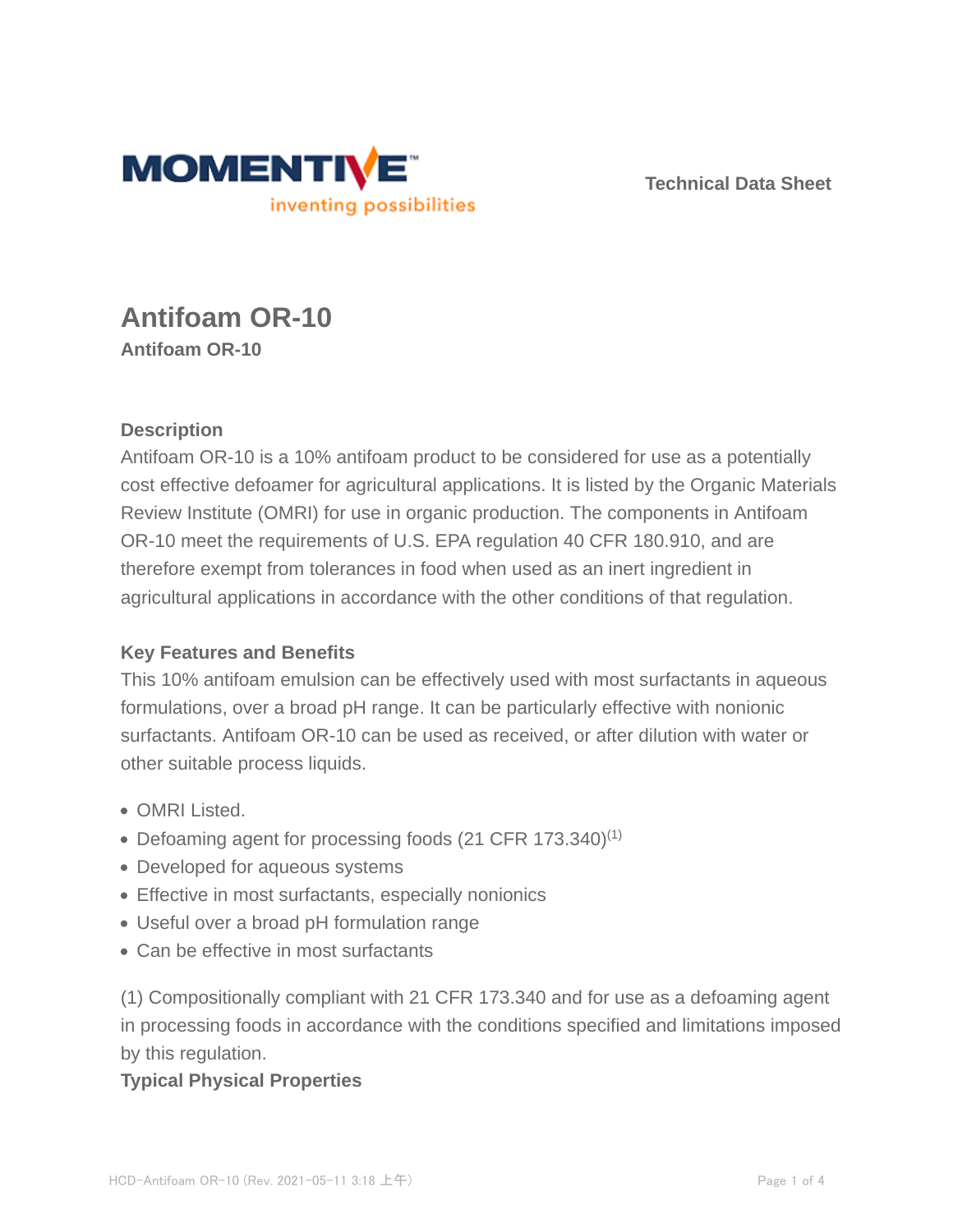| Appearance                   | Creamy white |
|------------------------------|--------------|
| Viscosity $@$ 25 $°C$ , cps  | 1000-2000    |
| pH                           | 4.0          |
| <b>Emulsifier Type</b>       | Nonionic     |
| Suitable Diluent             | Water        |
| Shelf Life, (months)         | 24           |
| Active Ingredient Content, % | 10           |

Typical data are average data. The actual data may vary.

#### **Performance Data**

Antifoam OR-10 has been shown to provide outstanding foam control in a typical organic Yucca Extract Wetter. The figure below illustrates effective foam knockdown and durability performance as measured with a standard shake test. Suggested starting concentration for Antifoam OR-10 is 100 ppm.



Foam Control of Yucca Extract Wetter (0.125%) with Antifoam OR-10

Note: Test data. Actual results may vary.

### **Patent Status**

Standard copy to come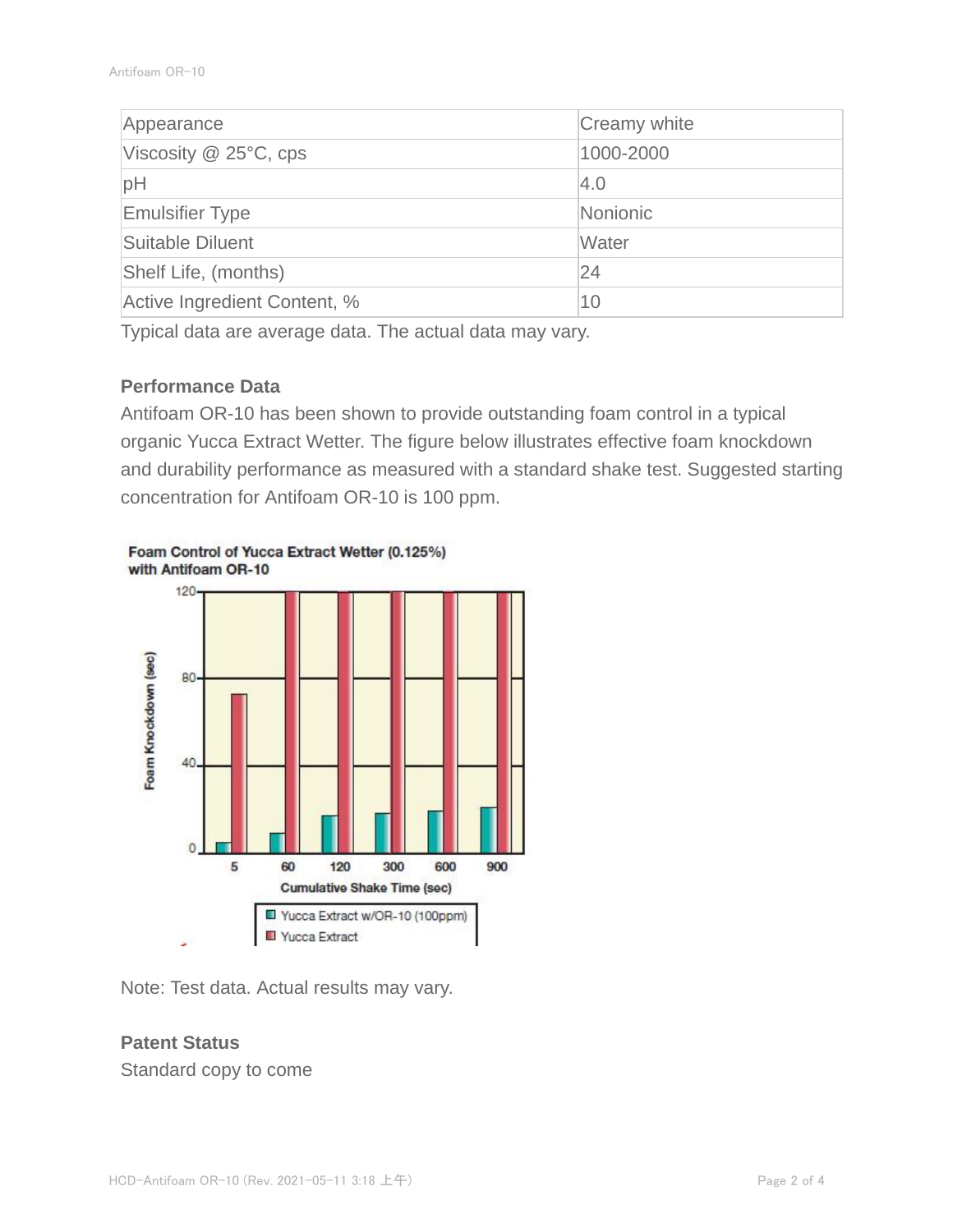# **Product Safety, Handling and Storage**

Standard copy to come

### **Limitations**

Standard copy to come

## **Contact Information**

Email commercial.services@momentive.com

#### **Telephone**

| <b>Americas</b> | <b>Latin America</b> | <b>EMEAI- Europe, Middle</b><br>East, Africa & India | <b>ASIA PACIFIC</b> |
|-----------------|----------------------|------------------------------------------------------|---------------------|
| +1 800 295 2392 | <b>Brazil</b>        | <b>Europe</b>                                        | <b>China</b>        |
| Toll free*      | +55 11 4534 9650     | +390510924300                                        | 800 820 0202        |
| +704 805 6946   | <b>Direct Number</b> | Direct number                                        | Toll free           |
| Direct Number   |                      |                                                      | +86 21 3860 4892    |
|                 |                      |                                                      | Direct number       |
| *All American   | <b>Mexico</b>        | India, Middle East &                                 | Japan               |
| countries       | +52 55 2169 7670     | <b>Africa</b>                                        | +81 3 5544 3111     |
|                 | <b>Direct Number</b> | + 91 44 71212207                                     | Direct number       |
|                 |                      | Direct number*                                       |                     |
|                 |                      | *All Middle Eastern                                  | <b>Korea</b>        |
|                 |                      | countries, Africa, India,                            | +82 2 6201 4600     |

For literature and technical assistance, visit our website at: www.momentive.com

### **DISCLAIMER:**

**THE MATERIALS, PRODUCTS AND SERVICES OF MOMENTIVE PERFORMANCE MATERIALS INC. AND ITS SUBSIDIARIES AND AFFILIATES (COLLECTIVELY "SUPPLIER"), ARE SOLD SUBJECT TO SUPPLIER'S STANDARD CONDITIONS OF SALE, WHICH ARE INCLUDED IN THE APPLICABLE DISTRIBUTOR OR OTHER SALES AGREEMENT, PRINTED ON THE BACK OF ORDER**